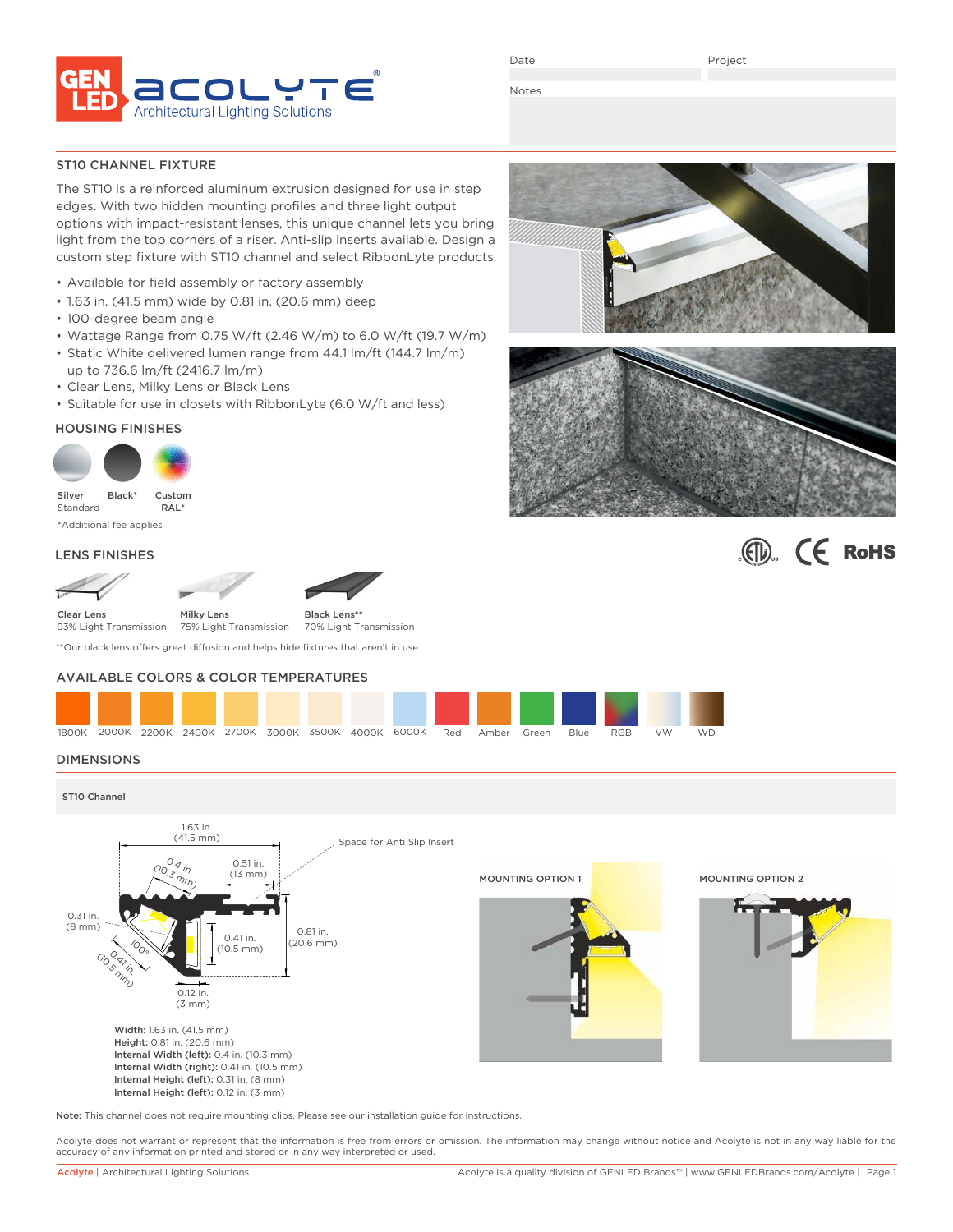

# SPECIFICATIONS

| Beam Angle                   | $100^\circ$                                                                                                                                                                                                                                                                                                                                                                                                                                                                                                     |
|------------------------------|-----------------------------------------------------------------------------------------------------------------------------------------------------------------------------------------------------------------------------------------------------------------------------------------------------------------------------------------------------------------------------------------------------------------------------------------------------------------------------------------------------------------|
| Lens Type                    | Clear Lens, Milky Lens, Black Lens                                                                                                                                                                                                                                                                                                                                                                                                                                                                              |
| Length                       | Channel is sold by the foot and cut to your exact desired length                                                                                                                                                                                                                                                                                                                                                                                                                                                |
| <b>Operating Voltage</b>     | 24 <sub>V</sub>                                                                                                                                                                                                                                                                                                                                                                                                                                                                                                 |
| Dimming                      | MLV / 0-10 Volt / Lutron Hi-Lume 1% dimming LED drivers / Lutron VIVE code compliance available / ELV / DALI / DMX                                                                                                                                                                                                                                                                                                                                                                                              |
| <b>Operating Temperature</b> | -40° F to 158° F (-40° C to 70° C)                                                                                                                                                                                                                                                                                                                                                                                                                                                                              |
| Colors                       | 1800K, 2000K, 2200K, 2400K, 2700K, 3000K, 3500K, 4000K, 6000K, Red, Amber, Green, Blue, RGB, VW, Warm Dim<br>(1800K, 2000K, 2200K only available in IP20)                                                                                                                                                                                                                                                                                                                                                       |
| CRI                          | 90+ CRI (Static white only)                                                                                                                                                                                                                                                                                                                                                                                                                                                                                     |
| Lamp Life                    | L70 at 50,000 Hours                                                                                                                                                                                                                                                                                                                                                                                                                                                                                             |
| MacAdam Ellipses (SDCM)      | 2-Step Binning (For Static White LEDs only)                                                                                                                                                                                                                                                                                                                                                                                                                                                                     |
| Certifications               | ETL Listed: UL 2108 Issued: 2004/02/27 Ed: 1 Rev: 2014/02/24 Low Voltage Lighting Systems<br>CSA C22.2#9.0 Issued: 1996/06/01 Ed: 1 (R2011) General Requirements for Luminaries;<br>with Gen. Inst. 1: 1997, Gen Inst. 2: 1998. ROHS compliant UL 2108 - Low Voltage Lighting Systems<br>UL 8750 - Light Emitting Diode (LED) Equipment for Use in Lighting Products UL 1598 / CSA 250.0-08 - Luminaires<br>Suitable for use in closets, compliant with NFPA® 70, NEC® Section 410.16 (A)(3) and 410.16 (C)(5). |

# ACCESSORIES



\* The finish of the Cover matches the selected channel finish

Acolyte does not warrant or represent that the information is free from errors or omission. The information may change without notice and Acolyte is not in any way liable for the<br>accuracy of any information printed and sto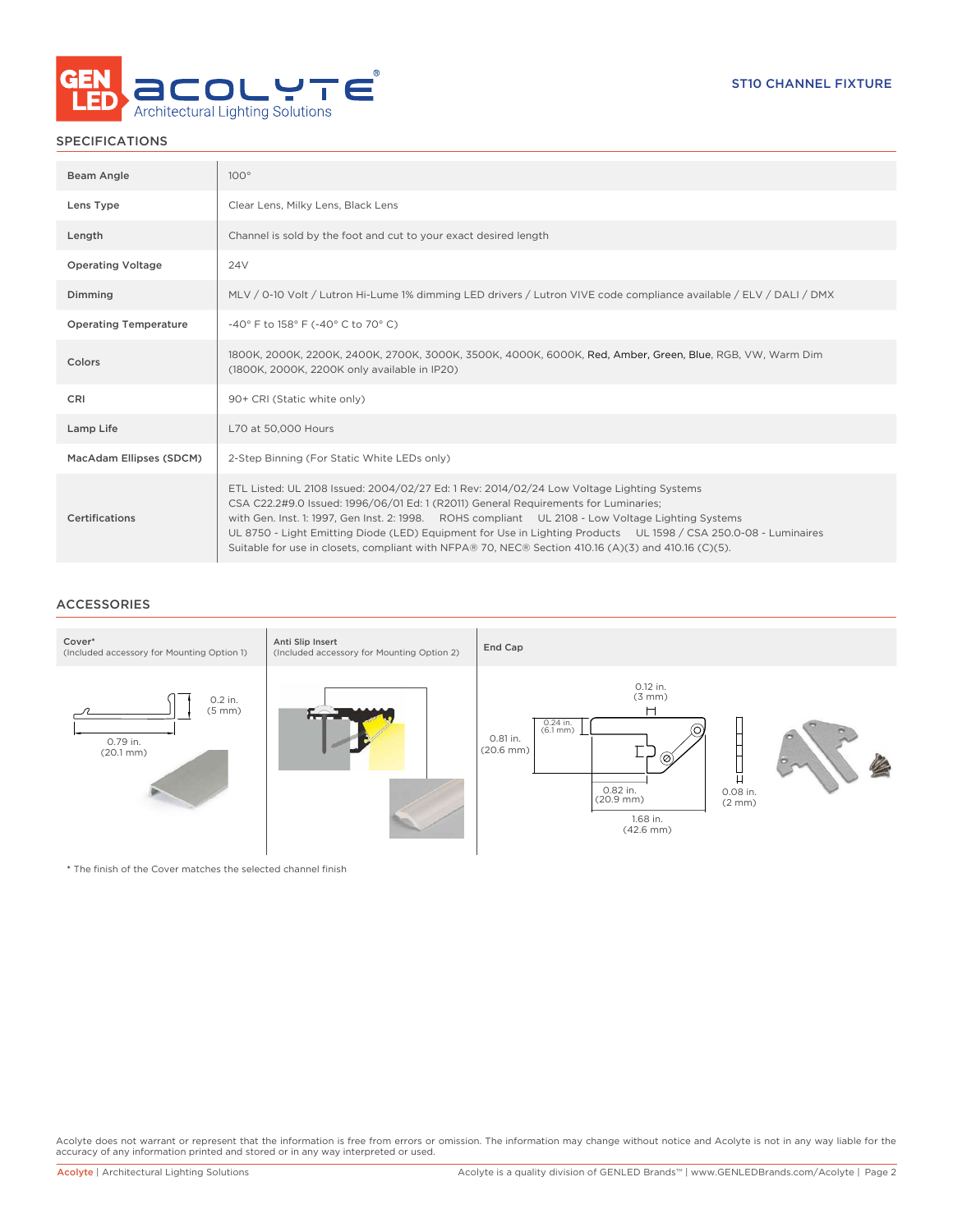

# ORDERING GUIDE

# CHANNE LENS HOUSING COLOR MOUNTING TYPE CHST10 CHST10 - ST10 Channel C - Clear Lens SV - Silver SV - Street CHST10 - ST10 Channel M - Milky Lens BK - Black 2 - Mounting Option 2 BK - Black Lens Consult factory for custom colors (See page 1 for mounting options) **STEP 1 Complete Channel Part Number**



# **STEP 2 Complete RibbonLyte Part Number**

| <b>CATEGORY</b>                             | <b>CRI</b>                                                                   | <b>RIBBON TYPE &amp; IP RATING</b>         |                                            |                                                        |  |  |  |
|---------------------------------------------|------------------------------------------------------------------------------|--------------------------------------------|--------------------------------------------|--------------------------------------------------------|--|--|--|
| <b>RB</b>                                   |                                                                              |                                            |                                            |                                                        |  |  |  |
| RB - RibbonLyte                             | <b>0</b> - Static Color, Color Changing                                      | <b>SWS220 - Static White Series 2 IP20</b> |                                            | VWS220 - VW Series 2 IP20                              |  |  |  |
|                                             | 90 - 90+ CRI Static White                                                    |                                            | <b>SWS265 - Static White Series 2 IP65</b> | VWS265 - VW Series 2 IP65                              |  |  |  |
|                                             |                                                                              | SCS220 - Static Color Series 2 IP20        |                                            | WD20 - Warm Dim IP20                                   |  |  |  |
|                                             |                                                                              | <b>SCS265</b> - Static Color Series 2 IP65 |                                            | WD65 - Warm Dim IP65                                   |  |  |  |
|                                             | NOTE: To ensure waterproofing standards are met, IP65                        | <b>RGB20 - RGB IP20</b>                    |                                            |                                                        |  |  |  |
| RibbonLyte can NOT be cut in the field.     |                                                                              | <b>RGB65 - RGB IP65</b>                    |                                            |                                                        |  |  |  |
| <b>WATTAGE</b>                              |                                                                              |                                            | <b>COLOR</b>                               |                                                        |  |  |  |
|                                             |                                                                              |                                            |                                            |                                                        |  |  |  |
|                                             | 0.75 - 0.75 W/ft (2.46 W/m - Static White, Static Color)                     |                                            | 18 - 1800K                                 | $R - Red$                                              |  |  |  |
| 1.0 - 1.0 W/ft $(3.3 W/m - Variable White)$ |                                                                              |                                            | $20 - 2000K$                               | A - Amber                                              |  |  |  |
|                                             | 1.5 - 1.5 W/ft $(4.9 \text{ W/m}$ - Static White, Static Color)              |                                            | 22 - 2200K                                 | G - Green                                              |  |  |  |
|                                             | 2.2 - 2.2 W/ft (7.2 W/m - Static White, Static Color, RGB)                   |                                            | 24 - 2400K                                 | $B - Blue$                                             |  |  |  |
|                                             | <b>3.0</b> - 3.0 W/ft (9.8 W/m - Static White, Static Color, Variable White) |                                            | 27 - 2700K                                 | RGB - Red, Green, Blue                                 |  |  |  |
|                                             | 4.4 - 4.4 W/ft (14.4 W/m - Static White, Static Color, RGB)                  |                                            | 30 - 3000K                                 | <b>VW</b> - Variable White                             |  |  |  |
| 5.2 - 5.2 W/ft (17.1 W/m - Warm Dim)        |                                                                              |                                            | 35 - 3500K                                 | 2920 - Warm Dim 2900K-2000K (IP20)                     |  |  |  |
|                                             | <b>5.0</b> - 5.0 W/ft (16.4 W/m - Static White, Static Color)                |                                            | 40 - 4000K                                 | 2721 - Warm Dim 2900K-2000K (IP65)                     |  |  |  |
|                                             | 6.0 - 6.0 W/ft (19.7 W/m - Static White, Static Color, Variable White)       |                                            | $60 - 6000K$                               | Z - Undecided**                                        |  |  |  |
|                                             |                                                                              |                                            |                                            | ** For quotes only. Must be chosen before final order. |  |  |  |

**1.** (Default) **2. 3. 4.** CONNECTION OPTIONS (See diagrams on the right) Custom Length (ft.) igili dige 1 - End Feed Bare Wire Connection 4 - End Feed with IP67 Male Coupler Wire Length for 1, 2, 3: Wire Length for 4: Standard 12 in. / Custom up to 20 feet Standard 12 in. / Custom up to 20 feet 2 - Back Feed Bare Wire Connection 5 - Soldered Daisy Chain **5. 6.** 3 - Side Feed Bare Wire Connection 6 - Daisy Chain With IP67 Couplers d Vər Wire Length for 5: Wire Length for 6: Standard 3 in. / Custom up to 3 feet Standard 3 in. / Custom up to 18 in.

**STEP 3 Complete Assembly Option & Length**

ASSEMBLY OPTION LENGTH (Standard factory assembled length up to 78 in. / 2 m)

FI - Field Assembly

FA - Factory Assembly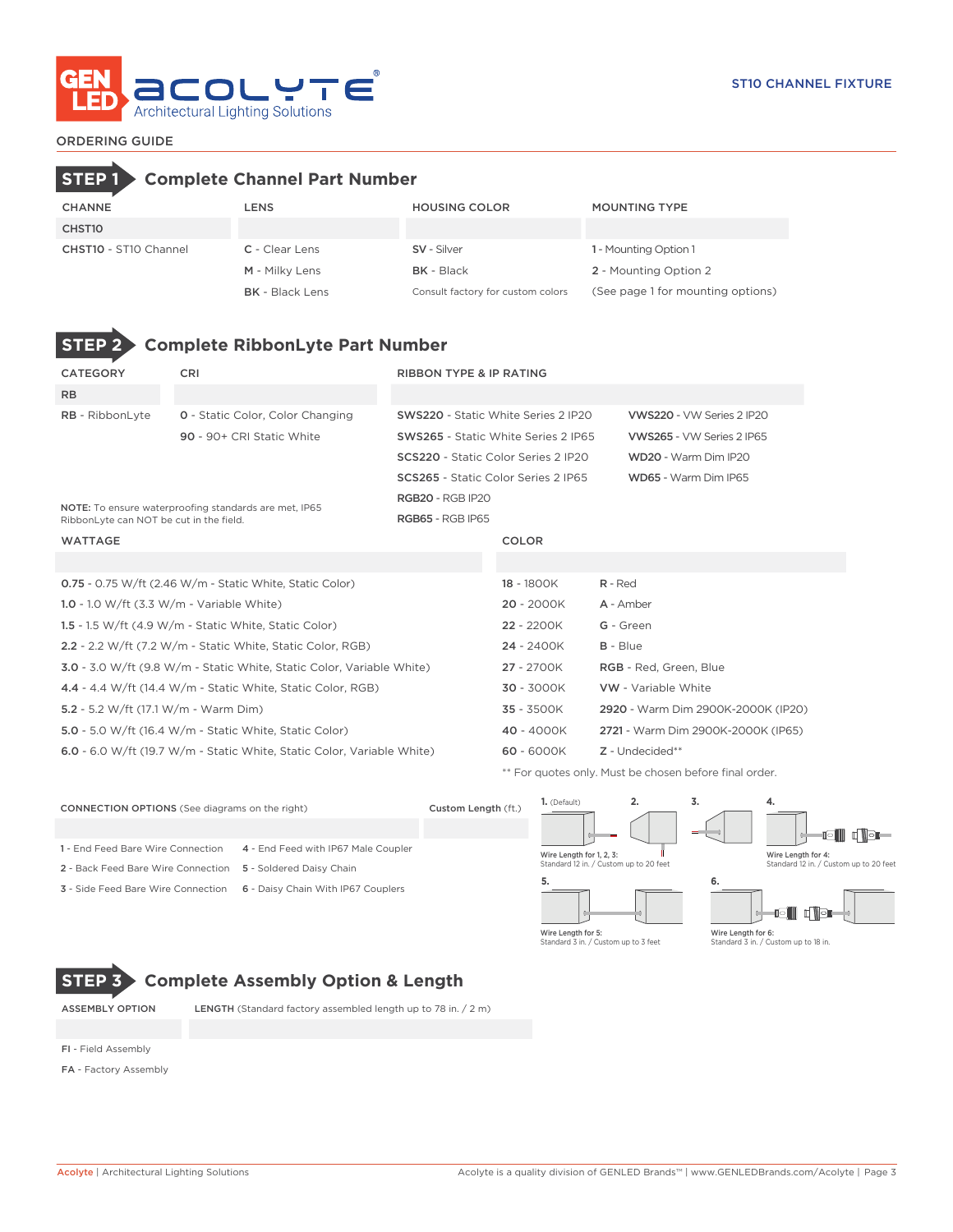

# RIBBONLYTE SPECIFICATIONS & COMPATIBILITY

| Available<br>Wattages                              | Cuttable<br>Length        | LED<br>Pitch               | Color<br>Temp.                                                                | Im/W<br>without                                                  | <b>Delivered Lumens</b><br>with Clear Lens                                                                                 | <b>Delivered Lumens</b><br>with Milky Lens                                                                                | <b>Delivered Lumens</b><br>with Black Lens                                                                                | Max<br>Length                                                       | Compatible<br>with Channel |              |             |
|----------------------------------------------------|---------------------------|----------------------------|-------------------------------------------------------------------------------|------------------------------------------------------------------|----------------------------------------------------------------------------------------------------------------------------|---------------------------------------------------------------------------------------------------------------------------|---------------------------------------------------------------------------------------------------------------------------|---------------------------------------------------------------------|----------------------------|--------------|-------------|
|                                                    |                           |                            |                                                                               | Lens                                                             | (lm/ft / lm/m)                                                                                                             | (lm/ft / lm/m)                                                                                                            | (lm/ft / lm/m)                                                                                                            |                                                                     | <b>IP20</b>                | <b>IP65</b>  | <b>IP68</b> |
| 0.75<br><b>Static White</b><br>Series <sub>2</sub> | 1.97 in.<br>$(50$ mm $)$  | 48 LEDs/ft<br>(160 LEDs/m) | 1800K<br>2000K<br>2200K<br>2400K<br>2700K<br>3000K<br>3500K<br>4000K<br>6000K | 84<br>99<br>109<br>113<br>123<br>123<br>130<br>134<br>131        | 59 / 192<br>69 / 227<br>76 / 249<br>79 / 259<br>86 / 281<br>86 / 281<br>91 / 297<br>93 / 307<br>91 / 300                   | 47 / 155<br>56 / 183<br>61 / 201<br>64/209<br>69 / 227<br>69 / 227<br>73/240<br>75/247<br>74/242                          | 44/145<br>52/171<br>57 / 188<br>59 / 195<br>65 / 212<br>65 / 212<br>68 / 224<br>70 / 231<br>69 / 226                      | IP20:<br>49 ft<br>(15 m)<br>IP65/IP68:<br>32.8 ft<br>(10 m)         | ✓                          | $\checkmark$ |             |
| 1.5<br><b>Static White</b><br>Series 2             | 1.97 in.<br>$(50$ mm $)$  | 48 LEDs/ft<br>(160 LEDs/m) | 1800K<br>2000K<br>2200K<br>2400K<br>2700K<br>3000K<br>3500K<br>4000K<br>6000K | 84<br>98<br>109<br>113<br>123<br>123<br>129<br>134<br>131        | 117 / 384<br>137 / 384<br>152 / 499<br>158 / 517<br>172 / 563<br>172/563<br>180 / 590<br>187 / 613<br>183 / 600            | 95 / 310<br>110 / 362<br>123 / 402<br>127 / 417<br>138 / 454<br>138 / 454<br>145/476<br>151 / 495<br>147/484              | 88 / 289<br>103 / 338<br>114 / 375<br>119 / 389<br>129/424<br>129/424<br>135 / 444<br>141/462<br>138 / 451                | IP20:<br>49 ft<br>(15 m)<br>IP65/IP68:<br>32.8 ft<br>(10 m)         | $\checkmark$               | $\checkmark$ |             |
| 2.2<br><b>Static White</b><br>Series <sub>2</sub>  | 1.97 in.<br>$(50$ mm $)$  | 48 LEDs/ft<br>(160 LEDs/m) | 1800K<br>2000K<br>2200K<br>2400K<br>2700K<br>3000K<br>3500K<br>4000K<br>6000K | 83<br>96<br>106<br>111<br>120<br>122<br>127<br>133<br>128        | 170 / 557<br>196 / 644<br>217 / 712<br>227/745<br>246 / 806<br>250 / 819<br>260 / 852<br>272/893<br>262 / 859              | 137 / 449<br>158 / 520<br>175 / 574<br>183 / 601<br>198 / 650<br>201/660<br>210 / 687<br>219 / 720<br>211 / 693           | 128 / 419<br>148 / 485<br>163 / 536<br>171 / 561<br>185 / 606<br>188 / 616<br>196 / 642<br>205/672<br>197 / 647           | IP20:<br>42 ft<br>(12.8 m)<br>IP65/IP68:<br>32.8 ft<br>(10 m)       | ✓                          | ✓            |             |
| 3.0<br><b>Static White</b><br>Series 2             | 1.97 in.<br>$(50$ mm $)$  | 48 LEDs/ft<br>(160 LEDs/m) | 1800K<br>2000K<br>2200K<br>2400K<br>2700K<br>3000K<br>3500K<br>4000K<br>6000K | 84<br>98<br>108<br>109.8<br>122.9<br>130<br>133<br>133<br>128    | 234 / 769<br>273 / 897<br>301/989<br>306 / 1005<br>343 / 1125<br>363 / 1190<br>371 / 1217<br>371 / 1217<br>357 / 1172      | 189 / 620<br>221 / 723<br>243 / 797<br>247/811<br>277 / 907<br>293 / 960<br>299 / 982<br>299 / 982<br>288 / 945           | 176 / 579<br>206 / 675<br>227 / 744<br>231 / 756<br>258 / 847<br>273 / 896<br>279 / 916<br>279 / 916<br>269/882           | IP20:<br>36 ft<br>(11 m)<br>IP65/IP68:<br>32.8 ft<br>(10 m)         | $\checkmark$               | $\checkmark$ |             |
| 4.4<br><b>Static White</b><br>Series <sub>2</sub>  | 1.97 in.<br>(50 mm)       | 48 LEDs/ft<br>(160 LEDs/m) | 1800K<br>2000K<br>2200K<br>2400K<br>2700K<br>3000K<br>3500K<br>4000K<br>6000K | 81<br>95<br>105<br>109<br>122<br>129<br>132<br>132<br>126        | 331/1087<br>389 / 1275<br>430 / 1410<br>446 / 1463<br>499 / 1638<br>528 / 1732<br>540 / 1772<br>540 / 1772<br>516 / 1692   | 267 / 877<br>314 / 1029<br>347 / 1137<br>360 / 1180<br>403 / 1321<br>426 / 1397<br>436 / 1429<br>436 / 1429<br>416 / 1364 | 249 / 818<br>293 / 960<br>323 / 1061<br>336 / 1101<br>376 / 1233<br>397 / 1304<br>407 / 1334<br>407 / 1334<br>388 / 1273  | 28 ft 4 in.<br>(8.64 m)                                             | $\checkmark$               | $\checkmark$ |             |
| 5.0<br><b>Static White</b><br>Series 2             | 1.4 in.<br>$(35.7$ mm $)$ | 68 LEDs/ft<br>(224 LEDs/m) | 1800K<br>2000K<br>2200K<br>2400K<br>2700K<br>3000K<br>3500K<br>4000K<br>6000K | 83<br>98<br>107<br><b>110</b><br>123<br>130<br>133<br>133<br>127 | 386 / 1266<br>456 / 1495<br>498 / 1632<br>511 / 1675<br>571 / 1875<br>605 / 1983<br>618 / 2029<br>618 / 2029<br>591 / 1937 | 311 / 1021<br>368 / 1206<br>401/1316<br>412 / 1351<br>461/1512<br>488 / 1599<br>499 / 1636<br>499 / 1636<br>476 / 1562    | 291 / 953<br>343 / 1125<br>375 / 1229<br>384 / 1261<br>430 / 1411<br>455 / 1493<br>466 / 1527<br>466 / 1527<br>445 / 1458 | IP20:<br>33 ft 4 in.<br>(10.1 m)<br>IP65/IP68:<br>32.8 ft<br>(10 m) | $\checkmark$               | $\checkmark$ |             |

Acolyte | Architectural Lighting Solutions **Acolyte is a quality division of GENLED Brands™** | www.GENLEDBrands.com/Acolyte | Page 4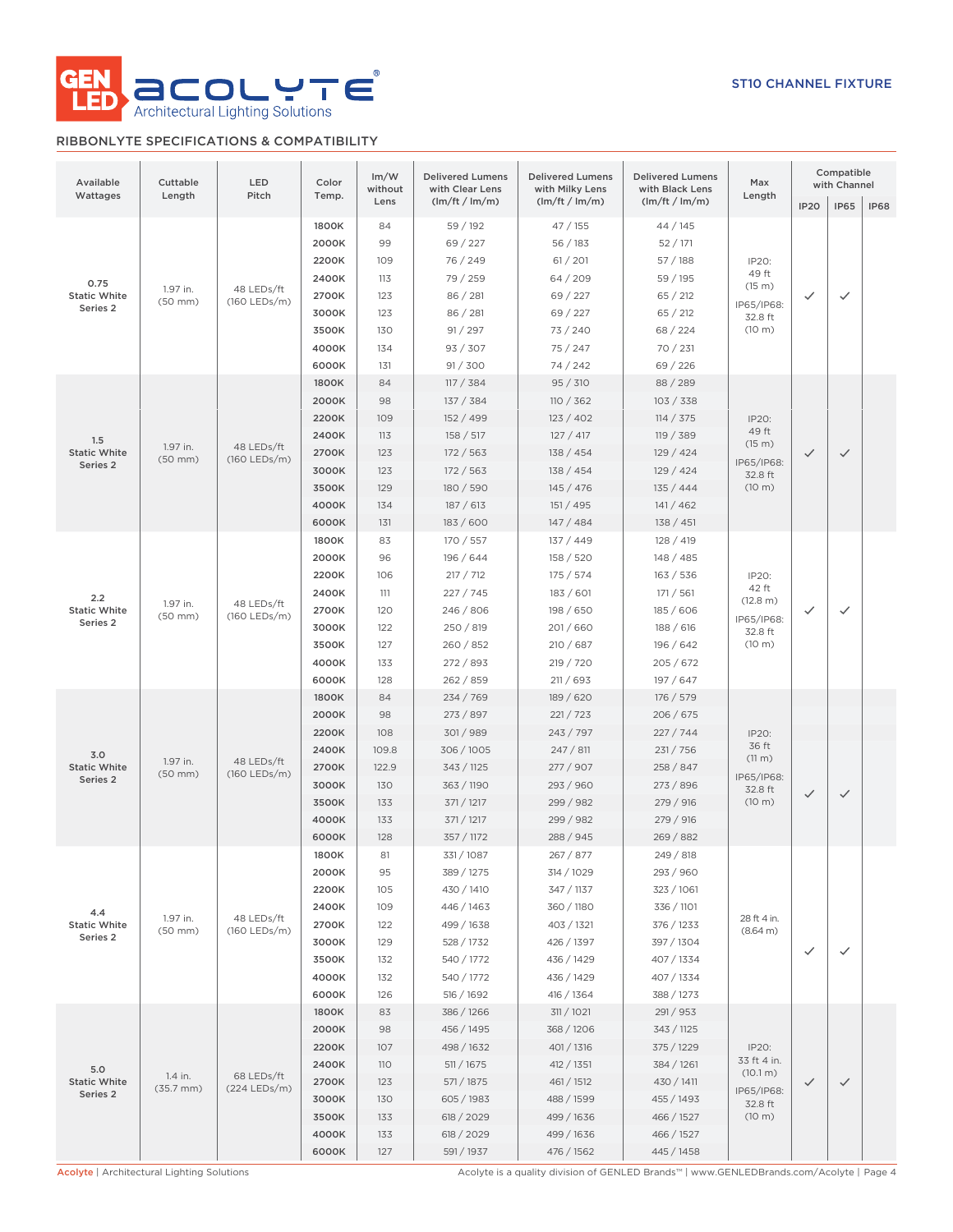

# RIBBONLYTE SPECIFICATIONS & COMPATIBILITY

| Available<br>Wattages             | Cuttable<br>Length               | LED<br>Pitch                 | Color<br>Temp.        | Im/W<br>without<br>Lens | <b>Delivered Lumens</b><br>with Clear Lens<br>(lm/ft / lm/m) | <b>Delivered Lumens</b><br>with Milky Lens<br>(lm/ft / lm/m) | <b>Delivered Lumens</b><br>with Black Lens<br>(lm/ft / lm/m) | Max<br>Length         | <b>IP20</b>  | Compatible<br>with Channel<br><b>IP65</b> | <b>IP68</b> |
|-----------------------------------|----------------------------------|------------------------------|-----------------------|-------------------------|--------------------------------------------------------------|--------------------------------------------------------------|--------------------------------------------------------------|-----------------------|--------------|-------------------------------------------|-------------|
|                                   |                                  |                              | 1800K<br>2000K        | 82<br>95                | 458 / 1501<br>530 / 1739                                     | 369 / 1211<br>428 / 1403                                     | 344 / 1130<br>399 / 1309                                     |                       |              |                                           |             |
|                                   |                                  |                              | 2200K                 | 106                     | 591 / 1941                                                   | 477 / 1565                                                   | 445 / 1461                                                   |                       |              |                                           |             |
| 6.0                               |                                  |                              | 2400K                 | 109                     | 608 / 1995                                                   | 491 / 1609                                                   | 458 / 1502                                                   |                       |              |                                           |             |
| <b>Static White</b>               | 1.4 in.<br>$(35.7$ mm $)$        | 68 LEDs/ft<br>(224 LEDs/m)   | 2700K                 | 122                     | 681 / 2233                                                   | 549 / 1801                                                   | 512 / 1681                                                   | 28 ft<br>(8.5 m)      | ✓            | $\checkmark$                              |             |
| Series <sub>2</sub>               |                                  |                              | 3000K                 | 129                     | 720 / 2362                                                   | 581 / 1905                                                   | 542 / 1778                                                   |                       |              |                                           |             |
|                                   |                                  |                              | 3500K                 | 132                     | 737 / 2417                                                   | 594 / 1949                                                   | 554 / 1819                                                   |                       |              |                                           |             |
|                                   |                                  |                              | 4000K                 | 132                     | 737 / 2417                                                   | 594 / 1949                                                   | 554 / 1819                                                   |                       |              |                                           |             |
|                                   |                                  |                              | 6000K                 | 126                     | 703 / 2307                                                   | 567 / 1860                                                   | 529 / 1736                                                   |                       |              |                                           |             |
|                                   |                                  |                              | Red                   | 41                      | 29/94                                                        | 23/76                                                        | 22/71                                                        | IP20:<br>49 ft        |              |                                           |             |
| 0.75<br><b>Static Color</b>       | 1.97 in.                         | 48 LEDs/ft                   | Green                 | 175                     | 122 / 400                                                    | 98 / 323                                                     | 92 / 301                                                     | (15 m)                | $\checkmark$ | $\checkmark$                              |             |
| Series 2                          | $(50$ mm $)$                     | (160 LEDs/m)                 | <b>Blue</b>           | 19                      | 13/43                                                        | 11 / 35                                                      | 10/33                                                        | IP65/IP68:<br>32.8 ft |              |                                           |             |
|                                   |                                  |                              | Amber                 | 34                      | 24/78                                                        | 19/63                                                        | 18/59                                                        | (10 m)                |              |                                           |             |
|                                   |                                  |                              | Red                   | 42                      | 59 / 192                                                     | 47/155                                                       | 44/145                                                       | IP20:<br>49 ft        | $\checkmark$ |                                           |             |
| 1.5<br><b>Static Color</b>        | 1.97 in.                         | 48 LEDs/ft                   | Green                 | 160                     | 223 / 732                                                    | 180 / 591                                                    | 168 / 551                                                    | (15 m)                |              | $\checkmark$                              |             |
| Series 2                          | $(50$ mm $)$                     | (160 LEDs/m)                 | <b>Blue</b>           | 18                      | 25/82                                                        | 20/66                                                        | 19/62                                                        | IP65/IP68:<br>32.8 ft |              |                                           |             |
|                                   |                                  |                              | Amber                 | 34                      | 47 / 156                                                     | 38 / 125                                                     | 36 / 117                                                     | (10 m)                |              |                                           |             |
|                                   | 1.97 in.<br>$(50$ mm $)$         |                              | Red                   | 42                      | 86 / 282                                                     | 69 / 227                                                     | 65 / 212                                                     | IP20:<br>42 ft        | $\checkmark$ |                                           |             |
| 2.2<br><b>Static Color</b>        |                                  | 48 LEDs/ft<br>(160 LEDs/m)   | Green                 | 145                     | 297 / 973                                                    | 239 / 785                                                    | 223 / 733                                                    | (12.8 m)              |              | $\checkmark$                              |             |
| Series 2                          |                                  |                              | <b>Blue</b>           | 18                      | 37/121                                                       | 30/97                                                        | 28/91                                                        | IP65/IP68:<br>32.8 ft |              |                                           |             |
|                                   |                                  |                              | Amber                 | 34                      | 70/228                                                       | 56 / 184                                                     | 52 / 172                                                     | (10 m)                |              |                                           |             |
|                                   | 1.97 in.<br>$(50$ mm $)$         |                              | Red                   | 40                      | 112 / 366                                                    | 90 / 295                                                     | 84/267                                                       |                       | $\checkmark$ |                                           |             |
| 3.0<br><b>Static Color</b>        |                                  | 48 LEDs/ft<br>(160 LEDs/m)   | Green                 | 127                     | 354 / 1162                                                   | 286 / 937                                                    | 267 / 875                                                    | 32.8 ft<br>(10 m)     |              | $\checkmark$                              |             |
| Series 2                          |                                  |                              | <b>Blue</b>           | 25                      | 70 / 229                                                     | 56/185                                                       | 53/172                                                       |                       |              |                                           |             |
|                                   |                                  |                              | Amber                 | 29                      | 81 / 265                                                     | 65 / 214                                                     | 61/200                                                       |                       |              |                                           |             |
|                                   | 1.97 in.<br>$(50$ mm $)$         |                              | Red                   | 38                      | 155 / 510                                                    | 125 / 411                                                    | 117 / 384                                                    |                       |              |                                           |             |
| 4.4<br><b>Static Color</b>        |                                  | 48 LEDs/ft<br>(160 LEDs/m)   | Green                 | 117                     | 479 / 1571                                                   | 386 / 1267                                                   | 360 / 1182                                                   | 29 ft                 | $\checkmark$ | $\checkmark$                              |             |
| Series 2                          |                                  |                              | <b>Blue</b>           | 24                      | 98 / 322                                                     | 79 / 260                                                     | 74/243                                                       | (8.8 m)               |              |                                           |             |
|                                   |                                  |                              | Amber                 | 25                      | 102 / 336                                                    | 83 / 271                                                     | 77/253                                                       |                       |              |                                           |             |
|                                   |                                  |                              | Red                   | 37                      | 172 / 564                                                    | 139 / 455                                                    | 130 / 425                                                    |                       |              |                                           |             |
| 5.0<br><b>Static Color</b>        | 1.4 in.                          | 68 LEDs/ft                   | Green                 | 116                     | 539 / 1770                                                   | 435 / 1427                                                   | 406 / 1332                                                   | 30 ft<br>(9.14 m)     | ✓            | ✓                                         |             |
| Series 2                          | (35.7 mm)                        | (224 LEDs/m)                 | <b>Blue</b>           | 24                      | 112 / 366                                                    | 90/295                                                       | 84 / 276                                                     |                       |              |                                           |             |
|                                   |                                  |                              | Amber                 | 26                      | 121 / 397                                                    | 98 / 320                                                     | 91 / 299                                                     |                       |              |                                           |             |
|                                   |                                  |                              | Red                   | 37                      | 206/677                                                      | 167 / 546                                                    | 155 / 510                                                    |                       |              |                                           |             |
| 6.0<br><b>Static Color</b>        | 1.4 in.<br>$(35.7 \, \text{mm})$ | 68 LEDs/ft<br>(224 LEDs/m)   | Green                 | 113                     | 631/2069                                                     | 509/1668                                                     | 475 / 1557                                                   | 28 ft<br>(8.5 m)      | $\checkmark$ | $\checkmark$                              |             |
| Series 2                          |                                  |                              | <b>Blue</b>           | 23                      | 128 / 421                                                    | 104 / 340                                                    | 97 / 317                                                     |                       |              |                                           |             |
|                                   |                                  |                              | Amber                 | 24                      | 134 / 439                                                    | 108 / 354                                                    | 101 / 331                                                    |                       |              |                                           |             |
| 1.0<br>Variable White<br>Series 2 | 1.97 in.<br>$(50$ mm $)$         | 42 LEDs/ft<br>(140 LEDs/m)   | 2000K<br>6500K        | 85                      | 79 / 259                                                     | 64 / 209                                                     | 60 / 195                                                     | 32.8 ft<br>(10 m)     | $\checkmark$ | $\checkmark$                              |             |
| 3.0<br>Variable White<br>Series 2 | 1.97 in.<br>$(50$ mm $)$         | 42 LEDs/ft<br>$(140$ LEDs/m) | 2000K<br>$+$<br>6500K | 80                      | 223 / 732                                                    | 180 / 591                                                    | 168 / 551                                                    | 32.8 ft<br>(10 m)     | $\checkmark$ | $\checkmark$                              |             |
| 6.0<br>Variable White<br>Series 2 | 1.97 in.<br>(50 mm)              | 42 LEDs/ft<br>(140 LEDs/m)   | 2000K<br>$+$<br>6500K | 75                      | 419 / 1373                                                   | 338 / 1107                                                   | 315 / 1033                                                   | 32.8 ft<br>(10 m)     | ✓            | ✓                                         |             |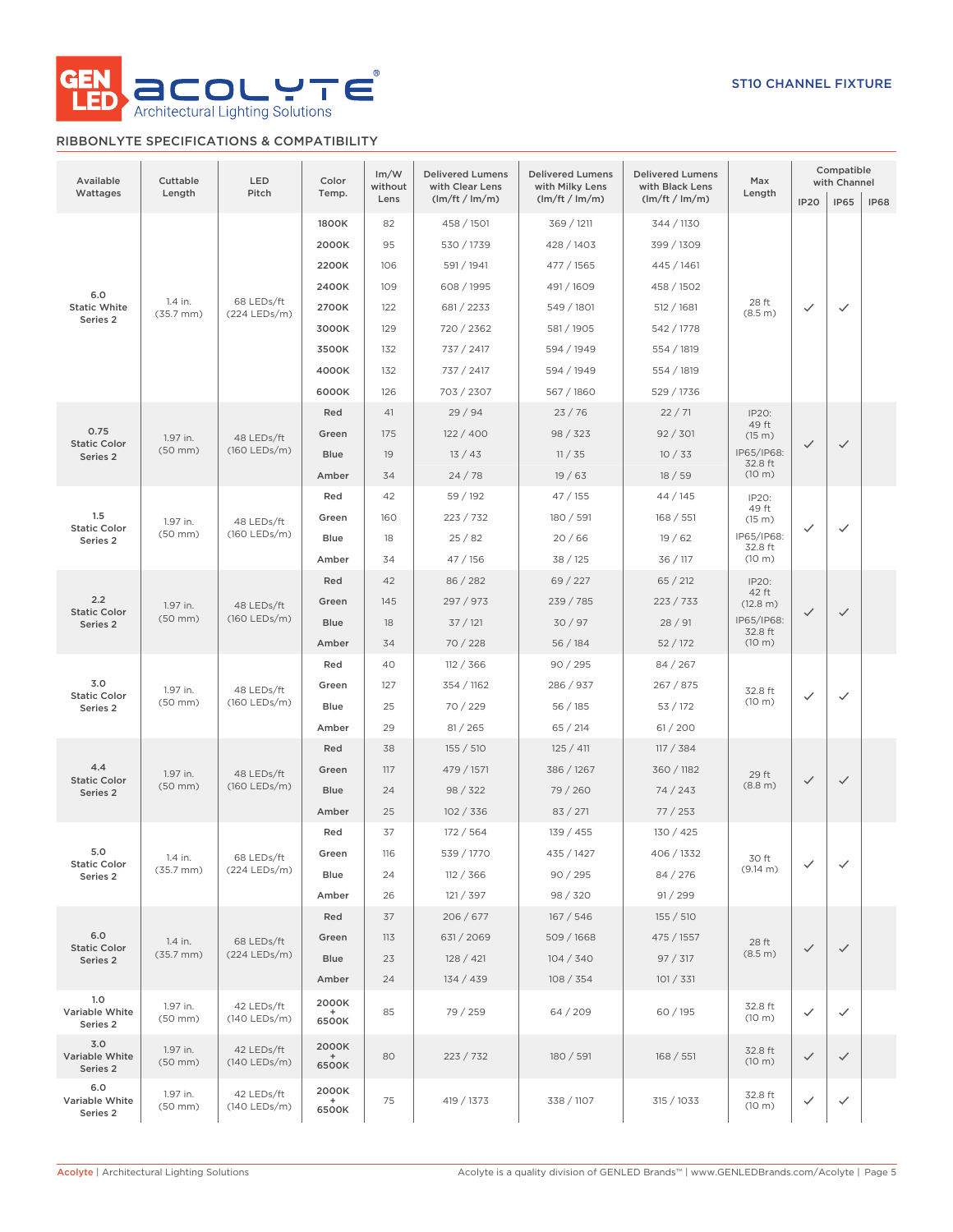

# RIBBONLYTE SPECIFICATIONS & COMPATIBILITY

| Available<br>Wattages | Cuttable<br>Length               | <b>LED</b><br>Pitch               | Color<br>Temp.            | Im/W<br>without<br>Lens | <b>Delivered Lumens</b><br>with Clear Lens<br>(lm/ft / lm/m) | <b>Delivered Lumens</b><br>with Milky Lens<br>(lm/ft / lm/m) | <b>Delivered Lumens</b><br>Max<br>with Black Lens<br>Length<br>(lm/ft / lm/m) |                                    | Compatible<br>with Channel<br><b>IP65</b><br>IP <sub>20</sub> |              | <b>IP68</b> |
|-----------------------|----------------------------------|-----------------------------------|---------------------------|-------------------------|--------------------------------------------------------------|--------------------------------------------------------------|-------------------------------------------------------------------------------|------------------------------------|---------------------------------------------------------------|--------------|-------------|
| 2.2<br><b>RGB</b>     | 6.55 in.<br>$(166.4 \text{ mm})$ | 9 LEDs/ft<br>$(30 \text{LEDs/m})$ | <b>RGB</b>                | 37                      | 76 / 248                                                     | 61/200                                                       | 57 / 187                                                                      | 19 ft 7.9 in.<br>(6 <sub>m</sub> ) | $\checkmark$                                                  | $\checkmark$ |             |
| 4.4<br><b>RGB</b>     | 3.94 in.<br>$(100 \, \text{mm})$ | 18 LEDs/ft<br>$(60$ LEDs/m)       | <b>RGB</b>                | 37                      | 76 / 249                                                     | 61/200                                                       | 57/187                                                                        | 19 ft 7.9 in.<br>(6 <sub>m</sub> ) | $\checkmark$                                                  | $\checkmark$ |             |
| 5.2<br>Warm Dim       | 3.94 in.<br>$(100 \, \text{mm})$ | 36 LEDs/ft<br>$(120$ LEDs/m)      | <b>WARM</b><br><b>DIM</b> | 55                      | 266 / 873                                                    | 215 / 704                                                    | 200/657                                                                       | 16 ft 4 in.<br>(5 <sub>m</sub> )   | $\checkmark$                                                  | $\checkmark$ |             |

## DIODE VISIBILITY CHART (Data below applies to installations with Milky lens only)

|                     |                                                   |                                   | No Visible Diode = $N$     |                            |                                  |                                 | With Visible Diode = $Y$ |                       |  |  |  |
|---------------------|---------------------------------------------------|-----------------------------------|----------------------------|----------------------------|----------------------------------|---------------------------------|--------------------------|-----------------------|--|--|--|
|                     | <b>Static White &amp; Static Color RibbonLyte</b> |                                   |                            |                            | <b>Color Changing RibbonLyte</b> |                                 |                          |                       |  |  |  |
| 0.75/1.5/2.2        | 3.0/4.4<br><b>Static</b><br>White                 | 3.0/4.4<br><b>Static</b><br>Color | 5.0/6.0<br>Static<br>White | 5.0/6.0<br>Static<br>Color | 2.2<br><b>RGB</b>                | 4.4<br><b>RGB</b>               | Warm Dim                 | <b>Variable White</b> |  |  |  |
| IP20<br><b>IP65</b> | IP2O<br><b>IP65</b>                               | IP20<br><b>IP65</b>               | IP20<br><b>IP65</b>        | IP20<br><b>IP65</b>        | IP20<br><b>IP65</b>              | IP <sub>20</sub><br><b>IP65</b> | IP20<br><b>IP65</b>      | IP20<br><b>IP65</b>   |  |  |  |
| Y                   | N                                                 | Y                                 | N                          | Y                          | Ÿ                                | Y                               | Y                        | v                     |  |  |  |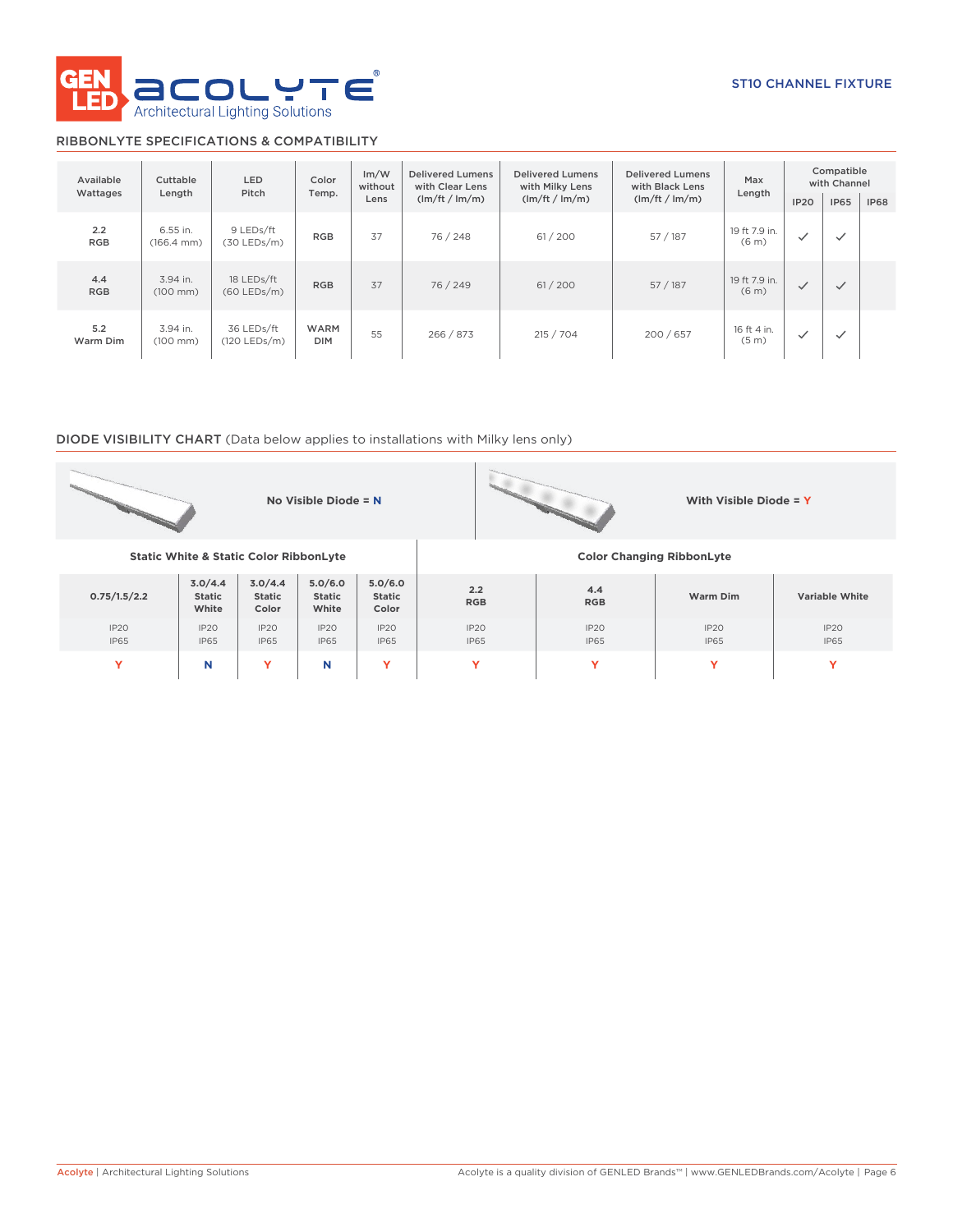

# AVAILABLE DRIVERS

### NON-DIMMING ELECTRONIC DRIVERS LUTRON HI-LUME DRIVERS



30W, 60W, 96W Non-Dimming Electronic Class 2 Drivers

Part No.: • DRVW2430 (30 Watt) • DRVW2460 (60 Watt)

• DRVW2496 (96 Watt)

Output Voltage: 24 V Voltage Range: 120-277 VAC IP Rating: Dry or Damp UL Listed





60W, 96W, 150W, 300W ELV/MLV Dimmable Drivers

Part No.:

- DRVW2460ELVMLV (60 Watt)
- DRVW2496ELVMLV (96 Watt)
- DRVW24150ELVMLV (150 Watt)
- DRVW24300ELVMLV (300 Watt)

Line Voltage Dimmable Drivers Output Voltage: 24 V Voltage Range: 100-277 VAC IP Rating: IP67 Dimmable UL, CE, and CSA Listed



240W, 320W Non-Dimming Electronic Drivers

Part No.: • DRVW24240 (240 Watt) • DRVW24320 (320 Watt)

Output Voltage: 24 V Voltage Range: 90-305 VAC IP Rating: Dry or Damp UL Recognized



40W Lutron Hi-Lume 1% Dimming Class 2 Drivers

Part No.: • DRVLUT24403W (40 Watt, 3-wire) • DRVLUT24402W (40 Watt, 2-wire)

Output Voltage: 24 V Voltage Range: 120-277 VAC (3-wire model) or 120V (2-wire model) IP Rating: Dry or Damp Dimmable using 2-wire forward phase, 3-wire+G or digital EcoSystem UL Listed



#### LUTRON Skylark Contour Dimmer

Part No.: TRIDIMSKY Width: 2.94 in (75 mm) Length: 4.69 in (120 mm) Depth: 0.30 in (7.6 mm)

- Single pole and 3-way versions
- Compatible with Acolyte MLV drivers
- Slide adjusts brightness and On/Off control
- 30 mA max control current
- Available in white finish



#### LUTRON NOVA-T Dimmer

Part No.: TRIDIMNOVA Width: 2.75 in (70 mm) Length: 4.56 in (116 mm) Depth: 0.30 in (7.6 mm)

- Slide adjusts brightness and On/Off control
- 30 mA max control current
- Available in white finish



### LUTRON DIVA Dimmer

Part No.: TRIDIMDIVA (With Locator Light) TRIDIMDIVAL Width: 2.94 in (75 mm) Length: 4.69 in (120 mm) Depth: 0.30 in (7.6 mm)

- Large paddle switch with a captive linear-slide dimmer
- 30 mA max control current
- Available in white finish
- Available with locator light which glows green when the switch is off

Note: For more options, please reference the Optional Dimmer List on Acolyte product website page.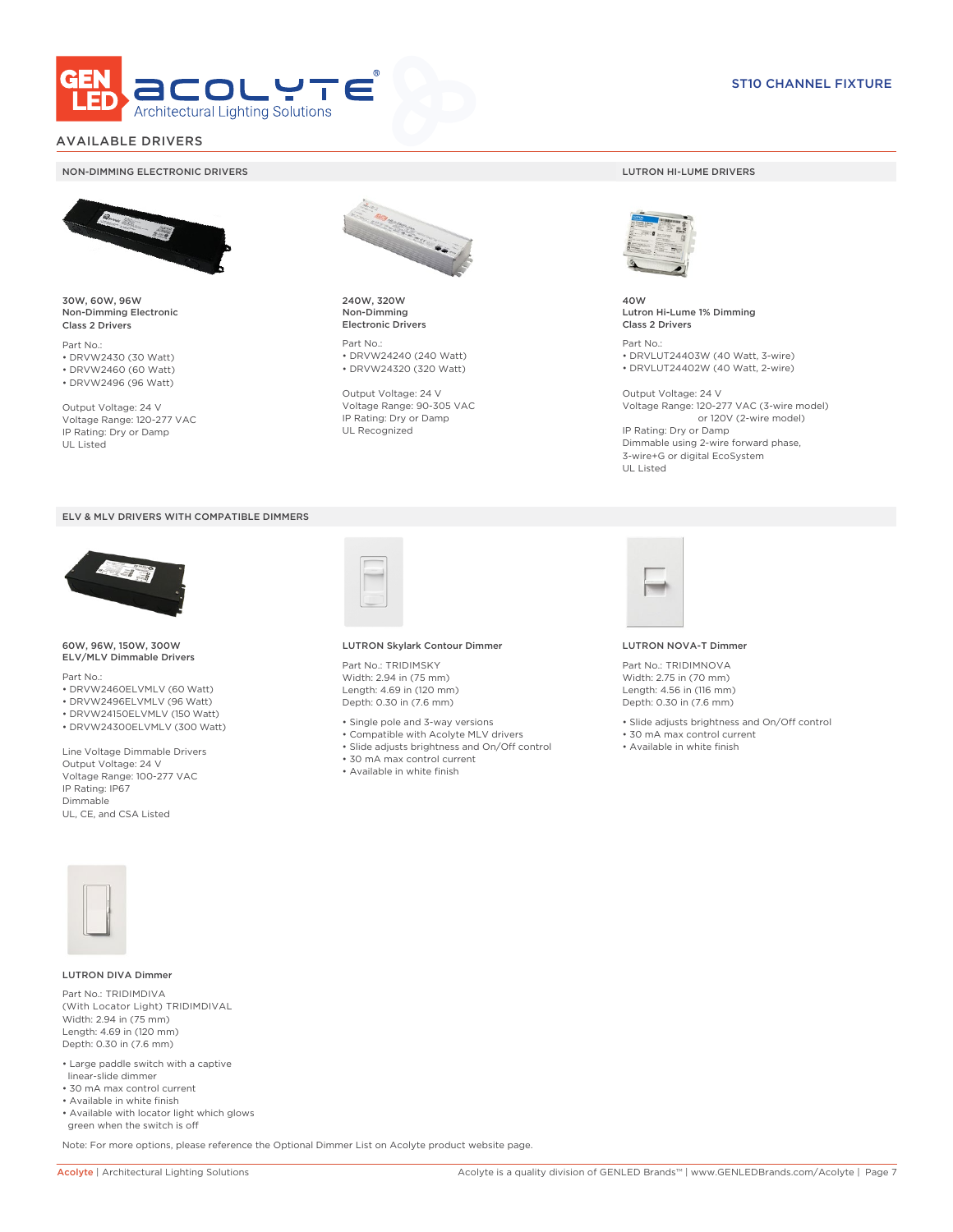

# AVAILABLE DRIVERS / CONTROLLERS AND DIMMING OPTIONS / WIRE GAUGE CHART

### 0-10V DRIVERS AND DIMMERS **DIMMING MODULE**



0-10V Dimmable Waterproof Drivers

96W Part No.: DRVW249610P 288W Part No.: DRVW2428810P Output Voltage: 24 V (+/- 0.5V) Voltage Range: 100-277 VAC Environmental Rating: UL Wet Location UL Listed



# LUTRON DIVA Dimmer

Part No.: LVDIMDIVA Width: 2.94 in (75 mm) Length: 4.69 in (120 mm) Depth: 0.30 in (7.6 mm)

- Compatible with 0-10 V Dimming Module
- Large paddle switch with a captive
- linear-slide dimmer
- 30 mA max control current
- Available in white finish

### DMX CONTROLLER AND PART NUMBER - FOR COLOR CHANGING VERSIONS



GLASS TOUCH WALL CONTROLLER Part Number: AWCRGBWW AWCVWW



4 CHANNEL WATERPROOF DMX INTERFACE Part Number: DMXINFWLCD4



1 ZONE WALL CONTROLLER Part Number: DMXCTRLG



5 CHANNEL DMX INTERFACE Part Number: DMXINFLCD5



### LUTRON NOVA-T Dimmer

Part No.: LVDIMNOVA Width: 2.75 in (70 mm) Length: 4.56 in (116 mm) Depth: 0.30 in (7.6 mm)

- Compatible with 0-10 V Dimming Module
- Slide adjusts brightness and On/Off control
- 30 mA max control current
- Available in white finish



### Variable White Dimming Module

Part No.: VWDIMMOD

• 1 dimming module required per 30 ft (9.1 m) • This product is only compatible with Variable White RibbonLyte, not Variable White Amber or Variable White Red. Works with any 0-10V dimmers to provide CCT change with one dimmer and brightness change with the other.

Note: Max length before additional power is introduced



5 ZONE WALL CONTROLLER Part Number: DMXCTRL



DMX OPTO SPLITTER Part Number: DMXOS8



10 ZONE WALL CONTROLLER Part Number: DMXCTRLD

DRIVER AND RIBBONLYTE AT FULL LOAD

| DRIVER AND RIBBONLYTE AT FULL LOAD |      |               |      |               |      |        |      |               |                |        |      |        |      |               |                |        |
|------------------------------------|------|---------------|------|---------------|------|--------|------|---------------|----------------|--------|------|--------|------|---------------|----------------|--------|
| Wattages                           | 30   |               | 60   |               | 96   |        | 150  |               | 200            |        | 240  |        | 300  |               | 320            |        |
| Wire<br>Gauge                      | Feet | <b>Meters</b> | Feet | <b>Meters</b> | Feet | Meters | Feet | <b>Meters</b> | Feet           | Meters | Feet | Meters | Feet | <b>Meters</b> | Feet           | Meters |
|                                    |      |               |      |               |      |        |      |               |                |        |      |        |      |               |                |        |
| 24 AWG                             | 14   | 4.27          | 9    | 2.74          | 5.5  | 1.68   | 3.75 | 1.14          | 2.75           | 0.84   | 2.25 | 0.69   | 1.75 | 0.53          | 1.75           | 0.53   |
| 22 AWG                             | 22   | 6.71          | 14   | 4.27          | 9    | 2.74   | 5.75 | 1.75          | 4.5            | 1.37   | 3.5  | 1.07   | 2.75 | 0.84          | 2.75           | 0.84   |
| 20 AWG                             | 35   | 10.67         | 23   | 7.01          | 14   | 4.27   | 9    | 2.74          | $\overline{7}$ | 2.13   | 5.75 | 1.75   | 4.5  | 1.37          | 4.25           | 1.30   |
| <b>18 AWG</b>                      | 56   | 17.07         | 37   | 11.28         | 23   | 7.01   | 15   | 4.57          | 11             | 3.35   | 9    | 2.74   | 7.5  | 2.29          | $\overline{7}$ | 2.13   |
| <b>16 AWG</b>                      | 90   | 27.44         | 60   | 18.29         | 37   | 11.28  | 24   | 7.32          | 18             | 5.49   | 15   | 4.57   | 12   | 3.66          | 11             | 3.35   |
| <b>14 AWG</b>                      | 142  | 43.29         | 95   | 28.96         | 59   | 17.99  | 38   | 11.59         | 28             | 8.54   | 23   | 7.01   | 19   | 5.79          | 17             | 5.18   |
| <b>12 AWG</b>                      | 226  | 68.90         | 151  | 46.04         | 94   | 28.66  | 60   | 18.29         | 45             | 13.72  | 37   | 11.28  | 30   | 9.15          | 28             | 8.54   |
| <b>10 AWG</b>                      | 360  | 109.76        | 240  | 73.17         | 150  | 45.73  | 96   | 29.27         | 72             | 21.95  | 60   | 18.29  | 48   | 14.63         | 45             | 13.72  |
| 8 AWG                              | 574  | 175.00        | 381  | 116.16        | 239  | 72.87  | 153  | 46.65         | 115            | 35.06  | 95   | 28.96  | 76   | 23.17         | 71             | 21.65  |